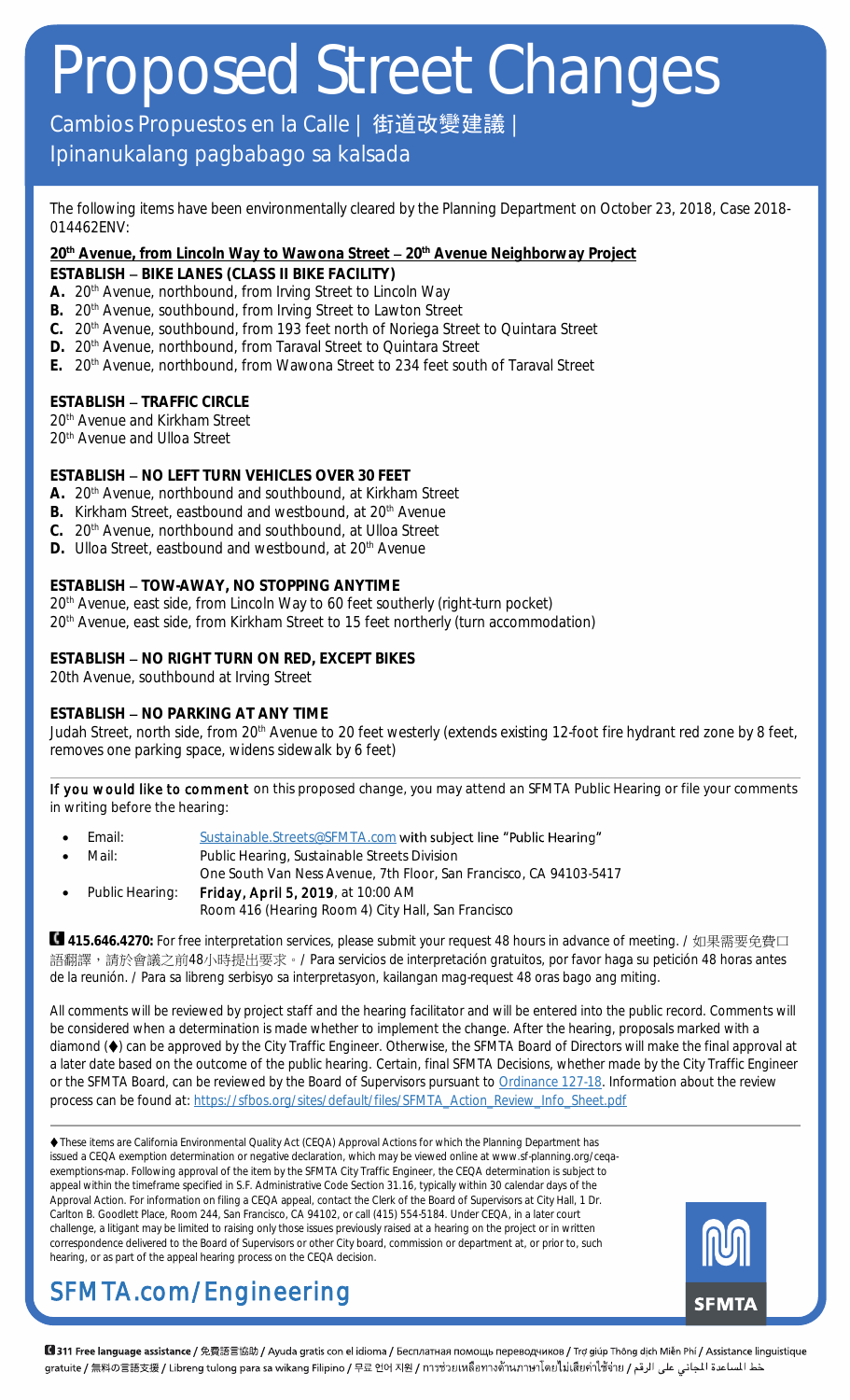Cambios Propuestos en la Calle | 街道改變建議

Ipinanukalang pagbabago sa kalsada

#### **ESTABLISH - RED ZONE**

- **A.** 20th Avenue, west side, from Lincoln Way to 20 feet southerly (turn accommodation)
- B. 20<sup>th</sup> Avenue, west side, from Irving Street to 20 feet northerly (visibility red zone)
- **C.** 20th Avenue, east side, from Irving Street to 16 feet southerly (visibility red zone, removes one yellow commercial loading zone)
- D. Irving Street, south side, from 20<sup>th</sup> Avenue to 11 feet westerly (visibility red zone, removes one general metered parking space)
- **E.** 20th Avenue, west side, from Judah Street to 3 feet northerly (visibility red zone)
- F. 20<sup>th</sup> Avenue, east side, from Judah Street to 6 feet southerly (visibility red zone)
- G. 20<sup>th</sup> Avenue, west side, from Kirkham Street to 3 feet northerly (visibility red zone)
- H. 20<sup>th</sup> Avenue, east side, from Kirkham Street to 10 feet southerly (visibility red zone)
- **I.** 20<sup>th</sup> Avenue, west side, from Kirkham Street to 5 feet southerly (turn accommodation)
- J. Kirkham Street, south side, from 20<sup>th</sup> Avenue to 8 feet westerly (visibility red zone)
- K. Kirkham Street, north side, from 20<sup>th</sup> Avenue to 15 feet westerly (turn accommodation)
- L. Kirkham Street, north side, from 20<sup>th</sup> Avenue to 20 feet easterly (visibility red zone)
- M. 20<sup>th</sup> Avenue, west side, from Lawton Street to 20 feet northerly (visibility red zone)
- N. 20<sup>th</sup> Avenue, east side, from Lawton Street to 10 feet southerly (visibility red zone)
- O. Lawton Street, north side, from 20<sup>th</sup> Avenue to 10 feet easterly (visibility red zone)
- P. Lawton Street, south side, from 20<sup>th</sup> Avenue to 10 feet westerly (visibility red zone)
- Q. 20<sup>th</sup> Avenue, west side, from Moraga Street to 10 feet northerly (visibility red zone)
- R. 20<sup>th</sup> Avenue, east side, from Moraga Street to 10 feet southerly (visibility red zone)
- S. 20<sup>th</sup> Avenue, east side in intersection, from Moraga Street to 10 feet southerly (visibility red zone in stem of T)
- **T.** 20th Avenue, east side in intersection, from Moraga Street to 10 feet northerly (visibility red zone in stem of T)
- U. Moraga Street, south side, from 20<sup>th</sup> Avenue to 10 feet westerly (visibility red zone)
- V. 20<sup>th</sup> Avenue, west side, from Noriega Street to 18 feet northerly (visibility red zone, removes one general metered parking space)
- W. Noriega Street, south side, from 20<sup>th</sup> Avenue to 6 feet westerly (visibility red zone)
- **X.** 20th Avenue, west side, from Ortega Street to 10 feet northerly (visibility red zone)
- Y. 20<sup>th</sup> Avenue, east side, from Ortega Street to 10 feet southerly (visibility red zone)
- Z. Ortega Street, south side, from 20<sup>th</sup> Avenue to 10 feet westerly (visibility red zone)

If you would like to comment on this proposed change, you may attend an SFMTA Public Hearing or file your comments in writing before the hearing:

- Email: [Sustainable.Streets@SFMTA.com](mailto:Sustainable.Streets@SFMTA.com?subject=Public%20Hearing) with subject line "Public Hearing"
- Mail: Public Hearing, Sustainable Streets Division
- One South Van Ness Avenue, 7th Floor, San Francisco, CA 94103-5417
- Public Hearing: Friday, April 5, 2019, at 10:00 AM Room 416 (Hearing Room 4) City Hall, San Francisco

**415.646.4270:** For free interpretation services, please submit your request 48 hours in advance of meeting. / 如果需要免費口 語翻譯,請於會議之前48小時提出要求。/ Para servicios de interpretación gratuitos, por favor haga su petición 48 horas antes de la reunión. / Para sa libreng serbisyo sa interpretasyon, kailangan mag-request 48 oras bago ang miting.

All comments will be reviewed by project staff and the hearing facilitator and will be entered into the public record. Comments will be considered when a determination is made whether to implement the change. After the hearing, proposals marked with a diamond ( $\blacklozenge$ ) can be approved by the City Traffic Engineer. Otherwise, the SFMTA Board of Directors will make the final approval at a later date based on the outcome of the public hearing. Certain, final SFMTA Decisions, whether made by the City Traffic Engineer or the SFMTA Board, can be reviewed by the Board of Supervisors pursuant to [Ordinance 127-18.](https://sfbos.org/sites/default/files/o0127-18.pdf) Information about the review process can be found at[: https://sfbos.org/sites/default/files/SFMTA\\_Action\\_Review\\_Info\\_Sheet.pdf](https://sfbos.org/sites/default/files/SFMTA_Action_Review_Info_Sheet.pdf)

 These items are California Environmental Quality Act (CEQA) Approval Actions for which the Planning Department has issued a CEQA exemption determination or negative declaration, which may be viewed online at www.sf-planning.org/ceqaexemptions-map. Following approval of the item by the SFMTA City Traffic Engineer, the CEQA determination is subject to appeal within the timeframe specified in S.F. Administrative Code Section 31.16, typically within 30 calendar days of the Approval Action. For information on filing a CEQA appeal, contact the Clerk of the Board of Supervisors at City Hall, 1 Dr. Carlton B. Goodlett Place, Room 244, San Francisco, CA 94102, or call (415) 554-5184. Under CEQA, in a later court challenge, a litigant may be limited to raising only those issues previously raised at a hearing on the project or in written correspondence delivered to the Board of Supervisors or other City board, commission or department at, or prior to, such hearing, or as part of the appeal hearing process on the CEQA decision.



### SFMTA.com/Engineering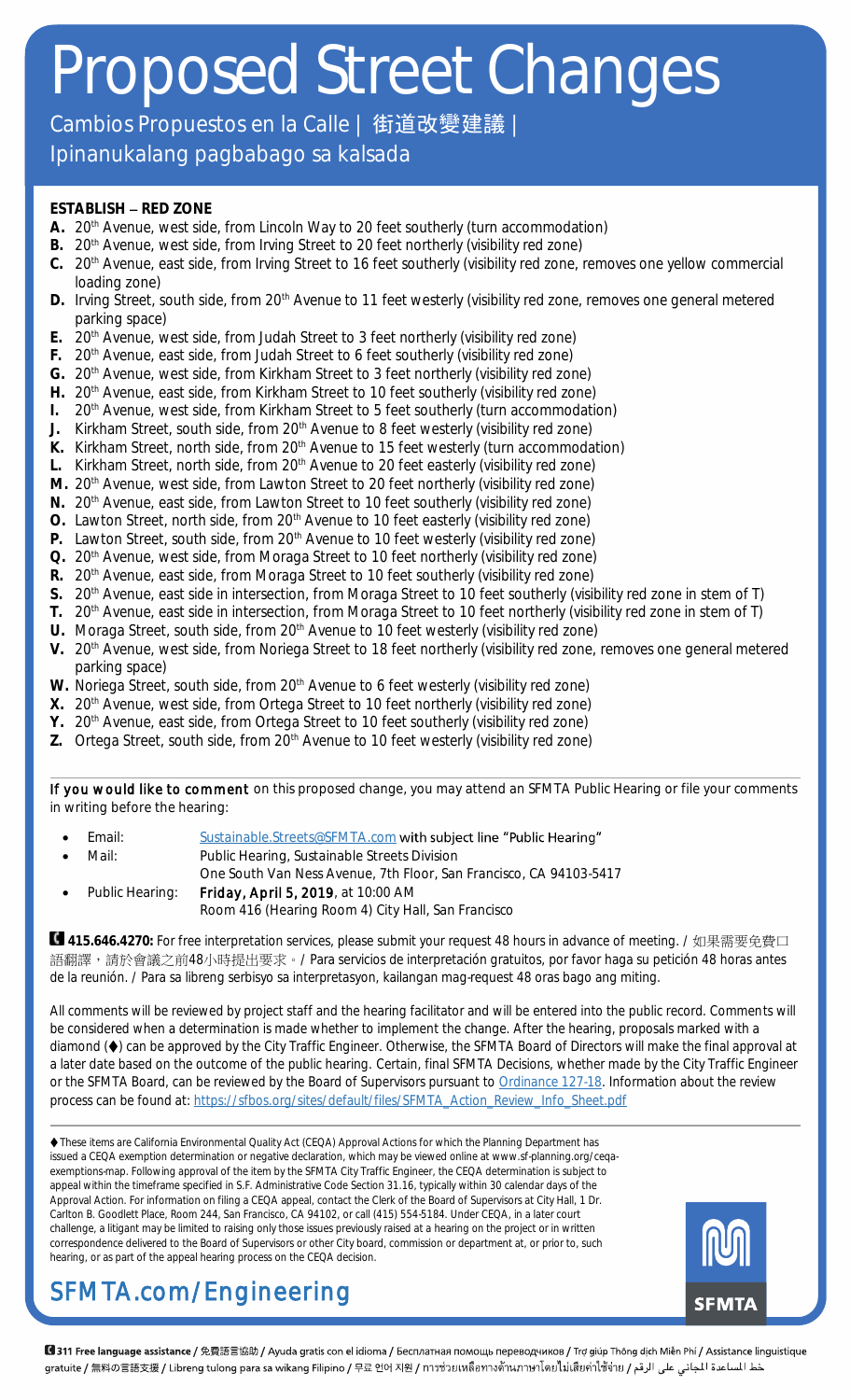Cambios Propuestos en la Calle | 街道改變建議

Ipinanukalang pagbabago sa kalsada

AA. Ortega Street, north side, from 20<sup>th</sup> Avenue to 10 feet easterly (visibility red zone) BB. 20<sup>th</sup> Avenue, east side, from Pacheco Street to 10 feet southerly (visibility red zone) CC. Pacheco Street, south side, from 20<sup>th</sup> Avenue to 10 feet westerly (visibility red zone) DD. Pacheco Street, north side, from 20<sup>th</sup> Avenue to 10 feet easterly (visibility red zone) **EE.** 20th Avenue, west side, from Quintara Street to 10 feet northerly (visibility red zone) FF. 20<sup>th</sup> Avenue, east side, from Quintara Street to 10 feet southerly (visibility red zone) GG. Quintara Street, south side, from 20<sup>th</sup> Avenue to 10 feet westerly (visibility red zone) HH. Quintara Street, south side, from 20<sup>th</sup> Avenue to 10 feet easterly (visibility red zone) II. 20<sup>th</sup> Avenue, west side, from Rivera Street to 10 feet northerly (visibility red zone) JJ. 20<sup>th</sup> Avenue, east side, from Rivera Street to 9 feet southerly (visibility red zone) KK. Rivera Street, north side, from 20<sup>th</sup> Avenue to 10 feet easterly (visibility red zone) LL. Rivera Street, south side, from 20<sup>th</sup> Avenue to 10 feet westerly (visibility red zone) MM. 20<sup>th</sup> Avenue, west side, from Santiago Street to 10 feet northerly (visibility red zone) NN. 20<sup>th</sup> Avenue, east side, from Santiago Street to 10 feet southerly (visibility red zone) OO. Santiago Street, south side, from 20<sup>th</sup> Avenue to 10 feet westerly (visibility red zone) PP. Santiago Street, north side, from 20<sup>th</sup> Avenue to 10 feet easterly (visibility red zone) QQ. 20<sup>th</sup> Avenue, west side, from Taraval Street to 10 feet northerly (visibility red zone) RR. 20<sup>th</sup> Avenue, west side, from Ulloa Street to 10 feet northerly (visibility red zone) SS. 20<sup>th</sup> Avenue, east side, from Ulloa Street to 10 feet northerly (turn accommodation) TT. 20<sup>th</sup> Avenue, east side, from Ulloa Street to 10 feet southerly (visibility red zone) UU. 20<sup>th</sup> Avenue, west side, from Ulloa Street to 12 feet southerly (turn accommodation) VV. Ulloa Street, north side, from 20<sup>th</sup> Avenue to 10 feet easterly (visibility red zone) WW. Ulloa Street, south side, from 20<sup>th</sup> Avenue to 25 feet easterly (turn accommodation) XX. Ulloa Street, south side, from 20<sup>th</sup> Avenue to 10 feet westerly (visibility red zone) YY. Ulloa Street, north side, from 20<sup>th</sup> Avenue to 12 feet westerly (turn accommodation) ZZ. 20<sup>th</sup> Avenue, west side, from Vicente Street to 10 feet northerly AAA. 20<sup>th</sup> Avenue, east side, from Vicente Street to 10 feet southerly BBB. Vicente Street, south side, from 20<sup>th</sup> Avenue to 10 feet westerly CCC. 20<sup>th</sup> Avenue, west side, from Wawona Street to 10 feet northerly

If you would like to comment on this proposed change, you may attend an SFMTA Public Hearing or file your comments in writing before the hearing:

- Email: [Sustainable.Streets@SFMTA.com](mailto:Sustainable.Streets@SFMTA.com?subject=Public%20Hearing) with subject line "Public Hearing"
- Mail: Public Hearing, Sustainable Streets Division
	- One South Van Ness Avenue, 7th Floor, San Francisco, CA 94103-5417
- Public Hearing: Friday, April 5, 2019, at 10:00 AM Room 416 (Hearing Room 4) City Hall, San Francisco

**415.646.4270:** For free interpretation services, please submit your request 48 hours in advance of meeting. / 如果需要免費口 語翻譯,請於會議之前48小時提出要求。/ Para servicios de interpretación gratuitos, por favor haga su petición 48 horas antes de la reunión. / Para sa libreng serbisyo sa interpretasyon, kailangan mag-request 48 oras bago ang miting.

All comments will be reviewed by project staff and the hearing facilitator and will be entered into the public record. Comments will be considered when a determination is made whether to implement the change. After the hearing, proposals marked with a diamond ( $\blacklozenge$ ) can be approved by the City Traffic Engineer. Otherwise, the SFMTA Board of Directors will make the final approval at a later date based on the outcome of the public hearing. Certain, final SFMTA Decisions, whether made by the City Traffic Engineer or the SFMTA Board, can be reviewed by the Board of Supervisors pursuant to [Ordinance 127-18.](https://sfbos.org/sites/default/files/o0127-18.pdf) Information about the review process can be found at[: https://sfbos.org/sites/default/files/SFMTA\\_Action\\_Review\\_Info\\_Sheet.pdf](https://sfbos.org/sites/default/files/SFMTA_Action_Review_Info_Sheet.pdf)

 These items are California Environmental Quality Act (CEQA) Approval Actions for which the Planning Department has issued a CEQA exemption determination or negative declaration, which may be viewed online at www.sf-planning.org/ceqaexemptions-map. Following approval of the item by the SFMTA City Traffic Engineer, the CEQA determination is subject to appeal within the timeframe specified in S.F. Administrative Code Section 31.16, typically within 30 calendar days of the Approval Action. For information on filing a CEQA appeal, contact the Clerk of the Board of Supervisors at City Hall, 1 Dr. Carlton B. Goodlett Place, Room 244, San Francisco, CA 94102, or call (415) 554-5184. Under CEQA, in a later court challenge, a litigant may be limited to raising only those issues previously raised at a hearing on the project or in written correspondence delivered to the Board of Supervisors or other City board, commission or department at, or prior to, such hearing, or as part of the appeal hearing process on the CEQA decision.



## SFMTA.com/Engineering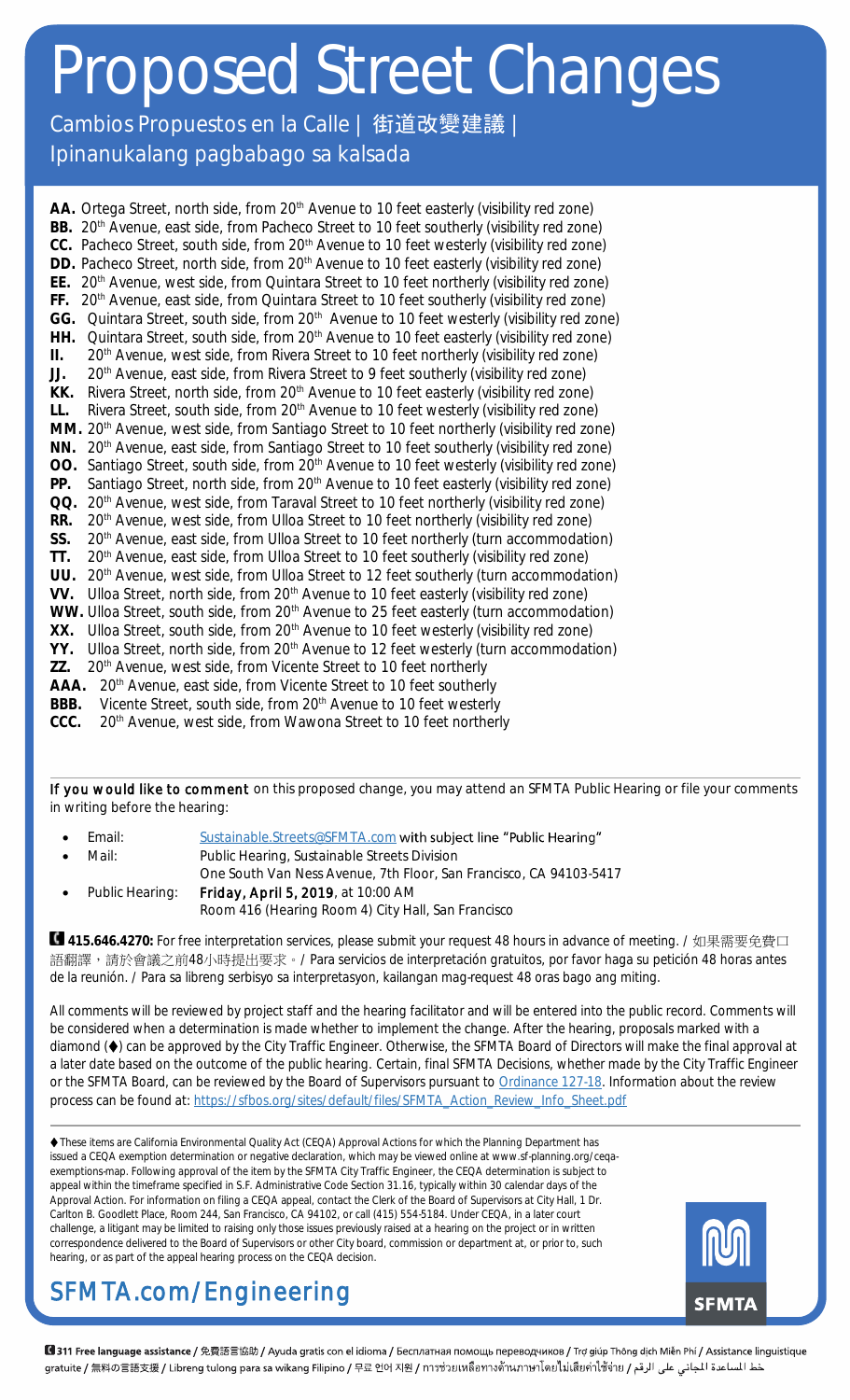Cambios Propuestos en la Calle | 街道改變建議

### Ipinanukalang pagbabago sa kalsada

**RESCIND 45-DEGREE GENERAL METERED PARKING (CONVERT TO PARALLEL)** 20<sup>th</sup> Avenue, west side, from 10 feet to 94 feet north of Irving Street 20<sup>th</sup> Avenue, east side, from 30 feet to 94 feet south of Irving Street

**ESTABLISH GENERAL METERED PARKING (CONVERT FROM 45-DEGREE)** 20<sup>th</sup> Avenue, west side, from 20 feet to 94 feet north of Irving Street (net reduction of two general metered spaces) 20<sup>th</sup> Avenue, east side, from 44 feet to 102 feet south of Irving Street (net reduction of two general metered spaces)

#### **RESCIND 45-DEGREE PARKING (CONVERT TO PARALLEL)**

20<sup>th</sup> Avenue, east side, from Ortega Street to 140 feet southerly (net reduction of five parking spaces) 20<sup>th</sup> Avenue, east side, from 10 feet to 104 feet north of Quintara Street (net reduction of three parking spaces)

#### **ESTABLISH 45-DEGREE FRONT-IN PARKING**

Pacheco Street, north side, from 20<sup>th</sup> Avenue to 89 feet westerly (establishes six 45 degree parking spaces, net addition of 1 space)

Pacheco Street, north side, from 10 feet to 81 feet easterly of 20<sup>th</sup> Avenue (establishes five 45 degree parking spaces, net addition of 1 space)

**ESTABLISH 45-DEGREE BACK-IN PARKING (CONVERT FROM FRONT-IN)**

- **A.** 20th Avenue, east side, from 10 feet south of Lawton Street to Moraga Street (establishes 44 45-degree parking spaces, net reduction of 1 space)
- B. 20<sup>th</sup> Avenue, east side, from 10 feet south of Moraga Street to 277 feet south of Moraga Street (establishes 22 45degree spaces)
- **C.** 20th Avenue, west side, from 24 feet south of Taraval Street to 102 feet south of Taraval Street (establishes six 45 degree parking spaces)

#### **ESTABLISH METERED YELLOW ZONE, COMMERICIAL LOADING, 8 AM TO 6 PM, MONDAY THROUGH SATURDAY**

20<sup>th</sup> Avenue, east side, from 16 to 44 feet south of Irving Street

If you would like to comment on this proposed change, you may attend an SFMTA Public Hearing or file your comments in writing before the hearing:

- Email: [Sustainable.Streets@SFMTA.com](mailto:Sustainable.Streets@SFMTA.com?subject=Public%20Hearing) with subject line "Public Hearing"
- Mail: Public Hearing, Sustainable Streets Division
	- One South Van Ness Avenue, 7th Floor, San Francisco, CA 94103-5417
- Public Hearing: Friday, April 5, 2019, at 10:00 AM Room 416 (Hearing Room 4) City Hall, San Francisco

**415.646.4270:** For free interpretation services, please submit your request 48 hours in advance of meeting. / 如果需要免費口 語翻譯,請於會議之前48小時提出要求。/ Para servicios de interpretación gratuitos, por favor haga su petición 48 horas antes de la reunión. / Para sa libreng serbisyo sa interpretasyon, kailangan mag-request 48 oras bago ang miting.

All comments will be reviewed by project staff and the hearing facilitator and will be entered into the public record. Comments will be considered when a determination is made whether to implement the change. After the hearing, proposals marked with a diamond ( $\blacklozenge$ ) can be approved by the City Traffic Engineer. Otherwise, the SFMTA Board of Directors will make the final approval at a later date based on the outcome of the public hearing. Certain, final SFMTA Decisions, whether made by the City Traffic Engineer or the SFMTA Board, can be reviewed by the Board of Supervisors pursuant to [Ordinance 127-18.](https://sfbos.org/sites/default/files/o0127-18.pdf) Information about the review process can be found at[: https://sfbos.org/sites/default/files/SFMTA\\_Action\\_Review\\_Info\\_Sheet.pdf](https://sfbos.org/sites/default/files/SFMTA_Action_Review_Info_Sheet.pdf)

 These items are California Environmental Quality Act (CEQA) Approval Actions for which the Planning Department has issued a CEQA exemption determination or negative declaration, which may be viewed online at www.sf-planning.org/ceqaexemptions-map. Following approval of the item by the SFMTA City Traffic Engineer, the CEQA determination is subject to appeal within the timeframe specified in S.F. Administrative Code Section 31.16, typically within 30 calendar days of the Approval Action. For information on filing a CEQA appeal, contact the Clerk of the Board of Supervisors at City Hall, 1 Dr. Carlton B. Goodlett Place, Room 244, San Francisco, CA 94102, or call (415) 554-5184. Under CEQA, in a later court challenge, a litigant may be limited to raising only those issues previously raised at a hearing on the project or in written correspondence delivered to the Board of Supervisors or other City board, commission or department at, or prior to, such hearing, or as part of the appeal hearing process on the CEQA decision.



## SFMTA.com/Engineering